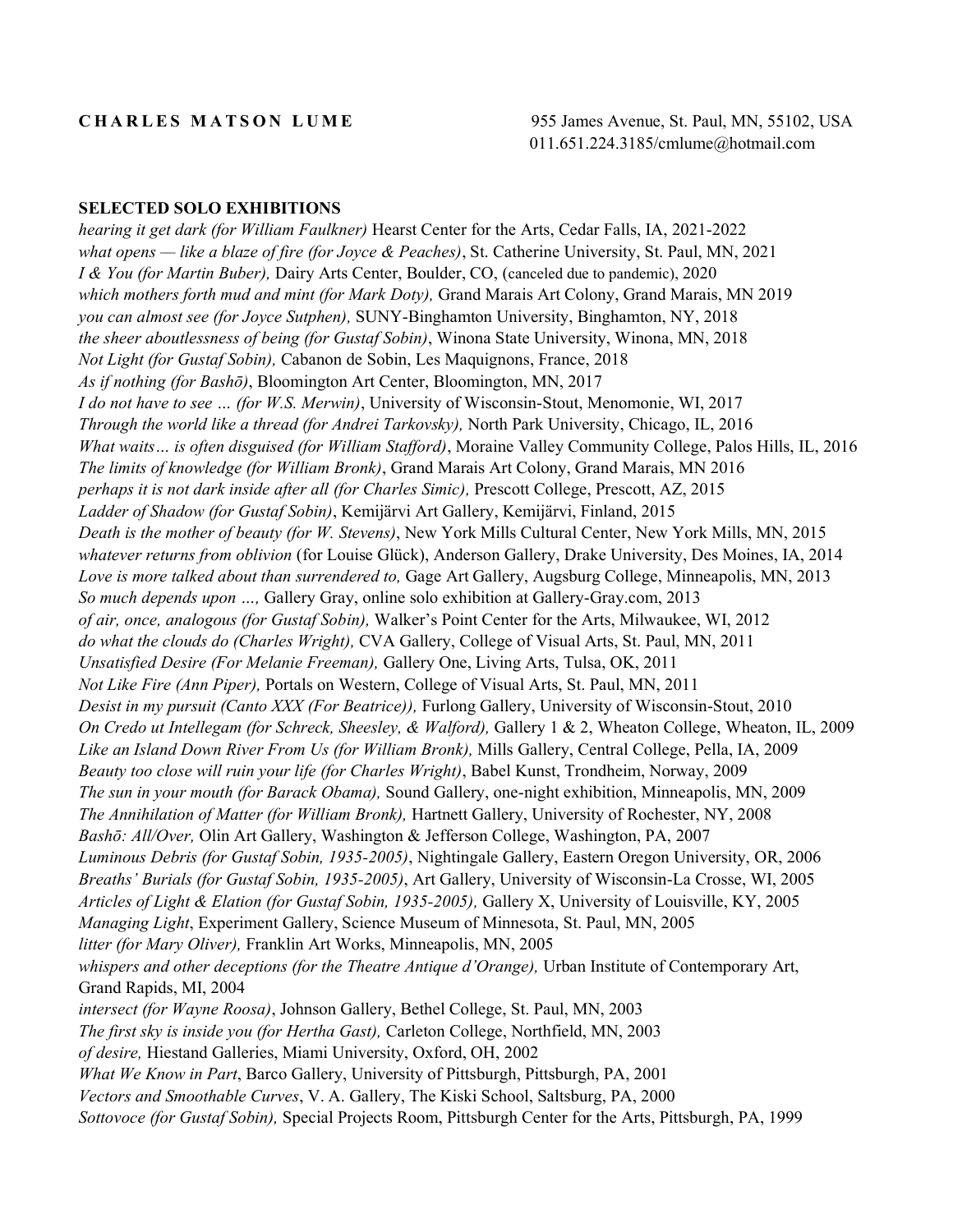*endless work (for C. Brancusi),* Highlights Gallery, S.C.A, Sewickley, PA, 1999 *of the otherwise obliterated*, University of Wisconsin-Madison, M.F.A. Exhibition, 1998 *instances of re-consolidated existence*, University of Wisconsin-Madison, M.A. Exhibition, 1997

## **SELECTED TWO-PERSON & GROUP EXHIBITIONS**

*6 x 6,* Rochester Contemporary Art Center, Rochester, NY, 2022, 2021 *Time and Tide,* Art Gallery 118, online juried exhibition, 2021 *Many Waters 2020: A Minnesota Biennial,* Minnesota Museum of American Art, St. Paul, MN, 2020-21 *Drawing Distinctions*, The Cello Factory, London, England, 2019 *Nes Artist Residency Alumni Exhibition*, Akureyri, Iceland, 2018 *The gaze…,* FOGSTAND (in St. Paul, MN), two-person exhibition, curated by Darren Tesar, 2018 *Neon Jewels,* Slayer Gallery.com, juried online group exhibition, 2017 *North of the 45th: Ninth Annual,* Juror: Michele Bosak, De Vos Art Museum, Marquette, MI, 2016 *Untitled: 12,* Jurors: Enrico Gomez & Theo Sims, Soo Visual Art Center, Minneapolis, MN 2016 *International Drawing Annual 9: an exhibition in print,* Manifest, Cincinnati, OH, 2014 *Designed to Win*, Kendall College School of Art & Design in conjunction with ArtPrize, Grand Rapids, MI, 2013 *International Drawing Annual 8: an exhibition in print,* Manifest, Cincinnati, OH, 2013 *Neal Marlens & Carol Black: The Wonder Years*, Sadie Halie Projects, Brooklyn, NY, 2012 *Light*, Prøve Gallery, Duluth, MN, 2012 *Trade,* Fine Art Center Galleries, Bowling Green State University, Bowling Green, OH, 2011 *1 st Annual Alumni Exhibition,* Space 101, The Brew House Association, Pittsburgh, PA, 2011 *Interstice*, McLaurin Institute in conjunction with the Hennes Company Art, Minneapolis, MN, 2011 *Light and Landscape,* 3-person exhibition, CVA Art Gallery, University of Toledo, OH, 2010 *Life & Light*, 2-person exhibition, Larson Gallery, University of Minnesota, St. Paul, 2010 *Smoke + Mirrors/Shadow + Fog*, Hunter College/Time Square Gallery, New York, NY, 2010 *Connected,* 3-person exhibition, 621 Gallery, Tallahassee, FL, 2008 *Plane: Discussions in Contemporary Sculpture 2007,* The Dock, Carrick-on-Shannon, Co. Leitrim, Ireland, 2007 *Being Open: 30 Years, 30 Artists, 30 Careers,* Urban Institute of Contemporary Art, Grand Rapids, MI, 2007 *Follow the Light*, Stone Gallery, Dublin, Ireland, 2007 *SAD*, Weisman Museum of Art, Minneapolis, MN, 2007 *Northern Exposure*, Belknap Gallery, University of Louisville, KY, 2006 *Identity*, Ephemeral Space, One night juried exhibition, St. Paul, MN, 2006 *Interact/react*, Minnesota Museum of American Art, St. Paul, MN, 2005 *Proliferate,* Foster Gallery, University of Wisconsin-Eau Claire, 2004 *seedlings*, two-person exhibition, Gallery Co, Minneapolis, MN, 2004 *Intangible Transformations*, two-person exhibition, Denison University, Granville, OH, 2004 Jerome Foundation Emerging Artist Fellowship Exhibition, MCAD Gallery, Minneapolis, MN 2003 *Artists' Work Program Exhibition: Landing & Process Room*, Irish Museum of Modern Art, Dublin, Ireland, 2003 *Open*, one night exhibition, Flanker Building, Irish Museum of Modern Art, Dublin, Ireland, 2003 *Installation Art*, 3-person exhibition, Brownson Gallery, Manhattanville College, Purchase, NY, 2003 *Texas National 2002*, Juror-Sandy Skoglund, Stephen F. Austin State University, TX, 2002 *Minnesota Biennial: Sculpture & Installation, 2002*, Minnesota Museum of American Art, St. Paul, MN *Collage/Assemblage/Montage*, Pennsylvania School of Art & Design, Lancaster, PA, 2002 *Art in Space XIV: Inside/Outside*, Intermedia Arts, Minneapolis, MN, 2001 *Traces of Provence: Art After Lacoste*, F.I.A.F. Gallery, Juror - Achim Moeller, New York, NY, 2001 *4th Annual Regional Juried Exhibition: Art on the Plains*, Plains Art Museum, Fargo, ND, 2001 *Nothing and Everything*, The Waiting Room Gallery, Minneapolis, MN, 2001 *Disparate Sensibilities*, Furlong Gallery, UW-Stout, Menomonie, WI, 2001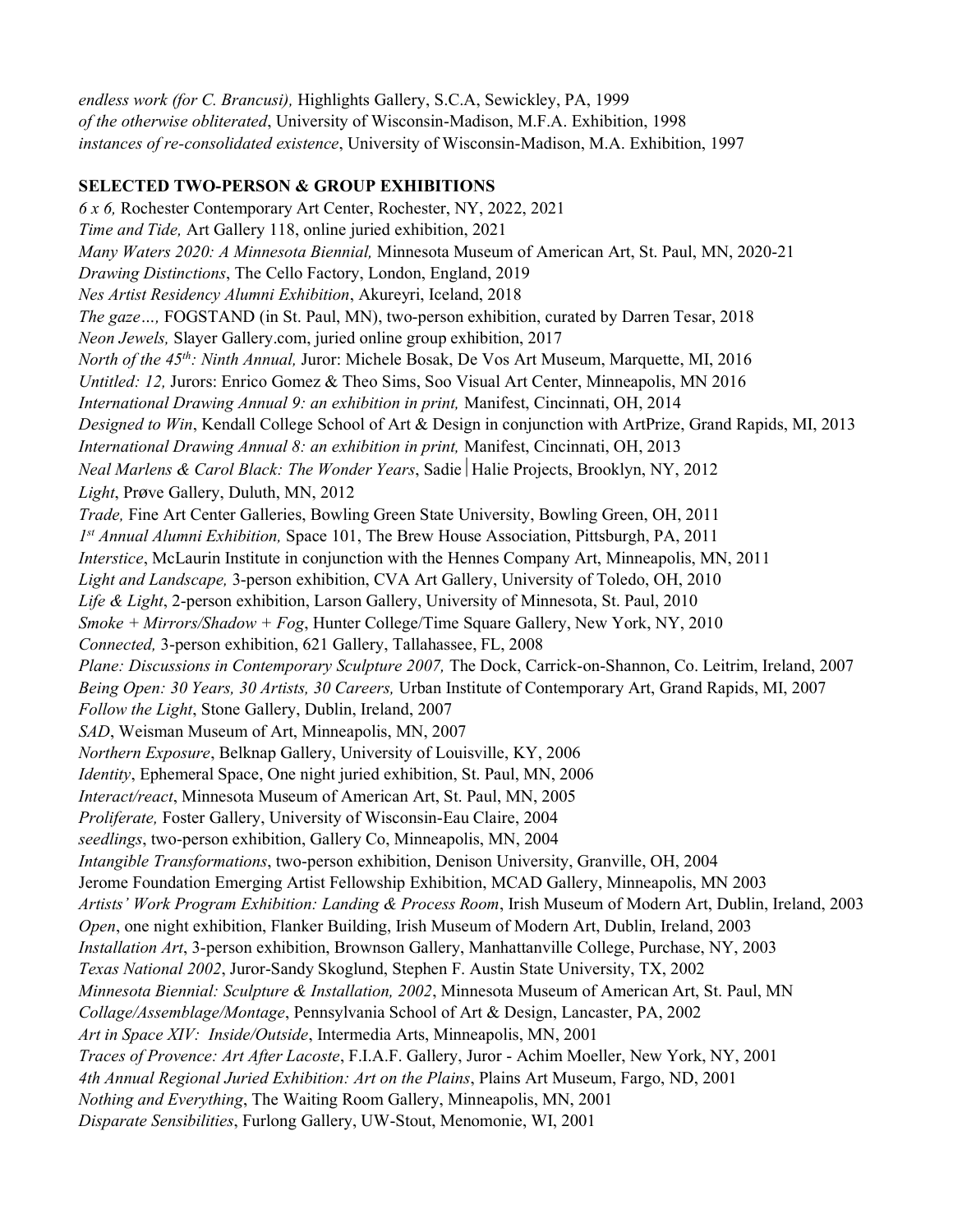*Minneapolis 55408*, Intermedia Arts, Minneapolis MN, 2001 *Pittsburgh Biennial*, Pittsburgh Center for the Arts, Pittsburgh, PA, 2000 *8-hour Drawings, Part II,* P B & M Galleries, Allegheny College, Meadville, PA, 2000 *15XXX*, Emily Davis Gallery, University of Akron, Guest curator Robert Raczka, Akron, OH, 2000 *End of the Millennium Alumni Exhibition*, Adams Gallery, Wheaton College, IL, 1999 *32 below*, A.A.P. Gallery/Three-Rivers Arts Festival, Pittsburgh, PA, 1999 *The Brew House Artists Exhibition*, The Brew House Association, Space 101, Pittsburgh, PA, 1999 *Off the Walls*, Pittsburgh Center for the Arts, Pittsburgh, PA, 1999 *STEEL*, The Brew House Association, Space 101, Pittsburgh, PA, 1998

## **FELLOWSHIPS/GRANTS**

Minnesota State Arts Board Artist Initiative Grant,2004, 2009, 2012, 2014, 2016, 2018, 2020 McKnight Foundation Visual Artist Fellowship *Finalist,* 2004, 2005, 2009, 2010, 2014, 2015, 2017 McKnight Foundation Visual Artist Fellowship *Semi-Finalist*, 2011, 2012, 2021 University of Wisconsin-Stout Professional Development Grant, 2006, 2009, 2012, 2015, 2017 MCAD/Jerome Foundation Emerging Artist Fellowship, 2002-2003 Bush Foundation Artist Fellowship, 2002 Minnesota State Arts Board Artist Assistance Fellowship, 2002

### **ARTIST RESIDENCIES**

The Anderson Center, Redwing, MN, June, 2019 Hinge Arts Residency, Fergus Falls, MN, January, 2017 RUD AIR, Bengtsfors, Sweden, July, 2016 Grand Marais Artist Colony, Grand Marais, MN, March, 2016 Kemijärvi Art Residency, Kemijärvi, Finland, June 2015 New York Mills Artist Retreat, New York Mills, MN, January, 2014 & 2015 Nes Artist Residency, Skagästrond, Iceland, June, 2012 Lademoen Kunstnerverksteder, Trondheim, Norway, May, 2009 Millay Colony for the Arts, Austerlitz, NY, June, 2007 Science Museum of Minnesota, artist-in-residence program, St. Paul, July – December, 2005 Irish Museum of Modern Art, Artists' Work Programme, Dublin, Ireland, April – August, 2003 Blacklock Nature Sanctuary Artist Residency, Moose Lake, MN, July, 2002

#### **HONORS**

Board Member, Grand Marais Art Colony, Grand Marais, MN, 2021 - Present Author of Forward for book accompanying Darren Tesar's solo exhibition, Sadie Halie, Minneapolis, MN, 2018 Moderator for Zachary Betts Artist Talk for his solo exhibition, White Pages, Minneapolis, MN, 2018 Panelist for Minnesota State Art Board Artist Initiative 2005, 2013, 2017 Grants Board Member, Minnesota Waldorf School, St. Paul, MN, 2019 - 2017 Juror's Choice Award, Michele Bosak, Curator of Exhibitions at KCAD, DeVos Museum of Art, MI, 2016 The Limits of Knowledge (for William Bronk), (book) was accepted into the Float Library, St. Paul, MN, 2016 Light Falling Down, (book) was accepted into the art library of Dals Långed Bibliotek, Dals Långed, Sweden, 2016 Juror – Artist-in-Residency for Grand Marias Artist Colony, Grand Marais, MN, 2015 – present Juried 3-D Short List, ArtPrize, Grand Rapids, MI, Juror – Hesse McGraw, Vice President of Exhibitions at San Francisco Art Institute, 2013 Top 100 Votes, ArtPrize, Grand Rapids, MI, 2013 Outstanding Senior Researcher Award 2013 - 2014, University of Wisconsin-Stout, 2013 Selected Artist for The \$99 Sale (Juror: Ben Heywood), The Soap Factory, Minneapolis, MN, 2012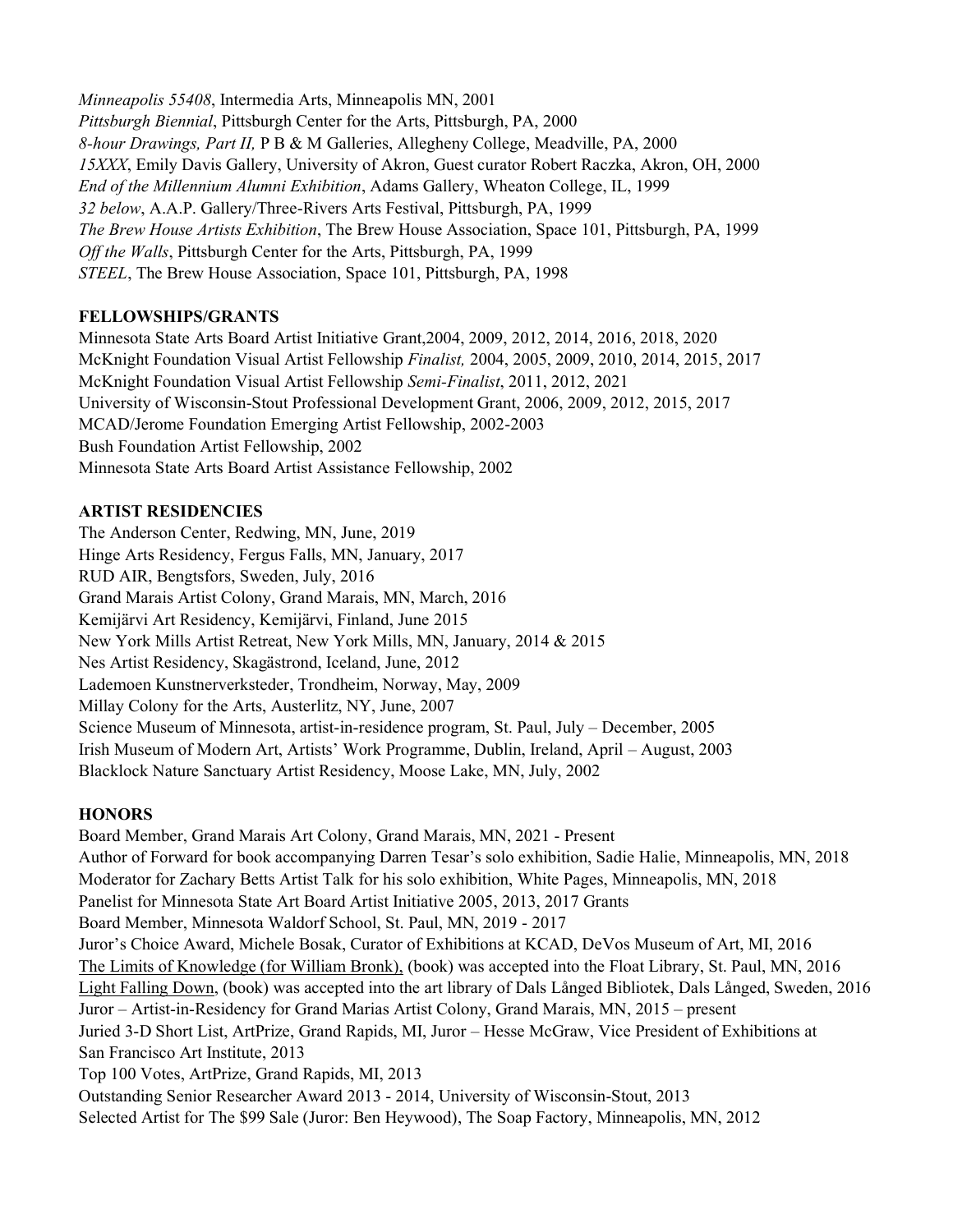Honorable Mention, *Everyday Poems for City Sidewalk*, in top 10 of 584 poems submitted, St. Paul, MN 2011 Ranked first from over 250 applications for the MN State Arts Board Artist Initiative Grant, 2008 Juror – Science Museum of Minnesota Artist-in-Residency Program, 2006 Honorable Mention, Texas National Exhibition, Juror – Sandy Skoglund, 2002 "Artist of the Year", City Pages, awarded by Minneapolis/St. Paul weekly arts newspaper, 2001 Juror – Senior Seminar, College of Visual Arts, St. Paul, MN, 2000 *Art Seen*, Pittsburgh City Paper, "Girl with Calder Hat," July 19, 2000, p.37 Nominated for Excellence in Teaching, UW-Madison School of Education, 1998 Teaching Assistantship, UW-Madison Art Department, 1996 -1998 Experimental Psychology Award, Calvin College, MI, 1989

# **BIBLIOGRAPHY**

Melody Parker, *Charles Matson Lume's art installation 'hearing it get dark' celebrates light*, The Courier, January, 3, 2022, [https://wcfcourier.com/news/local/charles-matson-lumes-art-installation-hearing-it-get-dark-celebrates](https://wcfcourier.com/news/local/charles-matson-lumes-art-installation-hearing-it-get-dark-celebrates-light/article_91cd51e5-8034-5892-8cce-2e40fdaecad5.html)[light/article\\_91cd51e5-8034-5892-8cce-2e40fdaecad5.html](https://wcfcourier.com/news/local/charles-matson-lumes-art-installation-hearing-it-get-dark-celebrates-light/article_91cd51e5-8034-5892-8cce-2e40fdaecad5.html) *Art Hounds with Darren Tesar*, Minnesota Public Radio, December 2, 2021 <https://www.mprnews.org/story/2021/12/02/art-hounds-art-from-the-missed-photograph> Shelia Regan, *Dancing With What's Absent*, MPLSART.COM, November 15, 2021 <https://www.mplsart.com/written/2021/11/dancing-with-what-s-absent-words-and-light-on-display-at-st-kate-s> Jerry Poling, *Professor's art installation uses light…,* University of Wisconsin-Stout, November 8, 2021 [https://www.uwstout.edu/about-us/news-center/professors-art-installation-uses-light-objects-create-sensory-blaze](https://www.uwstout.edu/about-us/news-center/professors-art-installation-uses-light-objects-create-sensory-blaze-fire)[fire](https://www.uwstout.edu/about-us/news-center/professors-art-installation-uses-light-objects-create-sensory-blaze-fire) Dialogist Quarterly, Poetry & Art, Vol. V, Issue I, 2019 <https://dialogist.org/v5i1-charles-matson-lume> Alisa Darson, *Rosefsky Gallery features visiting artist Charles Matson Lume*, www.buPIPEDREAM.com, 2018 Homonym Journal, Art + Literature Across Languages, Issue 4, Summer, 2018 <https://www.homonymjournal.com/summer-2018/charles-lume/> Nes Artist Residency 10<sup>th</sup> Anniversary Exhibition Catalog, Akureyri, Iceland, 2018 Ken Fruitrail, *As if nothing (for Bashō),* exhibition text, Bloomington Art Center, Bloomington, MN, 2017 Leader-Telegram, Eau Claire, WI, *UW-Stout Professor Talks About New Exhibit*, UW-Stout News Bureau, 2017 Matador Review, Art selected for publication, Winter 2017, Chicago, IL, 2017 [http://www.matadorreview.com](http://www.matadorreview.com/) Valerie Razo, *Art is a verb, not a noun*, The Glacier, Moraine Valley Community College, December 18, 2016 Jeff Meier, *Springboard for the Arts has 11 artists for…,* The Daily Journal, Fergus Falls, MN Sept. 18, 2016 Dylan Thomas, *In "Untitled," the essence of SooVAC*, Southwestjournal.com, May 13, 2016 <http://www.southwestjournal.com/focus/art-beat/2016/05/in-untitled-the-essence-of-soovac> Vassar Review, Art selected for publication, Vassar College, Poughkeepsie, NY, 2016 *Featured Artist*, *WTIP, North Shore Community Radio*, Live interview with Julie Carlson, Grand Marais, MN, 2016 Ruth Pszwaro, interview for Grand Marais Art Colony monthly newsletter, Grand Marais, MN, 2016 Erkki Hautala, *Charles Matson Lumen Töitä Residenssissä*, Koti-Lappi, Kemijärvia, Finland, June 10, 2015 *Artists to Look Out For Vol. II*, juried catalog of emerging artists, Starry Night Programs, 2015 Connie Vandermay, *The art of light and shadow*, New York Mills Dispatch, January 14, 2015 Darren Tesar, *Fromming*, Catalog essay, New York Mills Cultural Center, New York Mills, MN, 2015 Michael Morain, *The week's top six entertainment picks*, The Des Moines Register, IA, August 30, 2014 Glenn Gordon, *Trajectories,* Catalog essay for solo exhibition, Drake University, Des Moines, IA, 2014 Connie Vandermay, New York Mills Dispatch, January 16, 2014 Book – Light Falling Down, Work by Charles Matson Lume, Essays by Diane Mullin and Michael Fallon, Graphic Design assistance by Alex DeArmond, 220 copies printed, 2013, funded via MNSAB Artist Initiative grant Sonja Kiekens, *Perhaps it's in my blood*, Professional Lighting Design Magazine, Gueterslosh, Germany, 11/25/13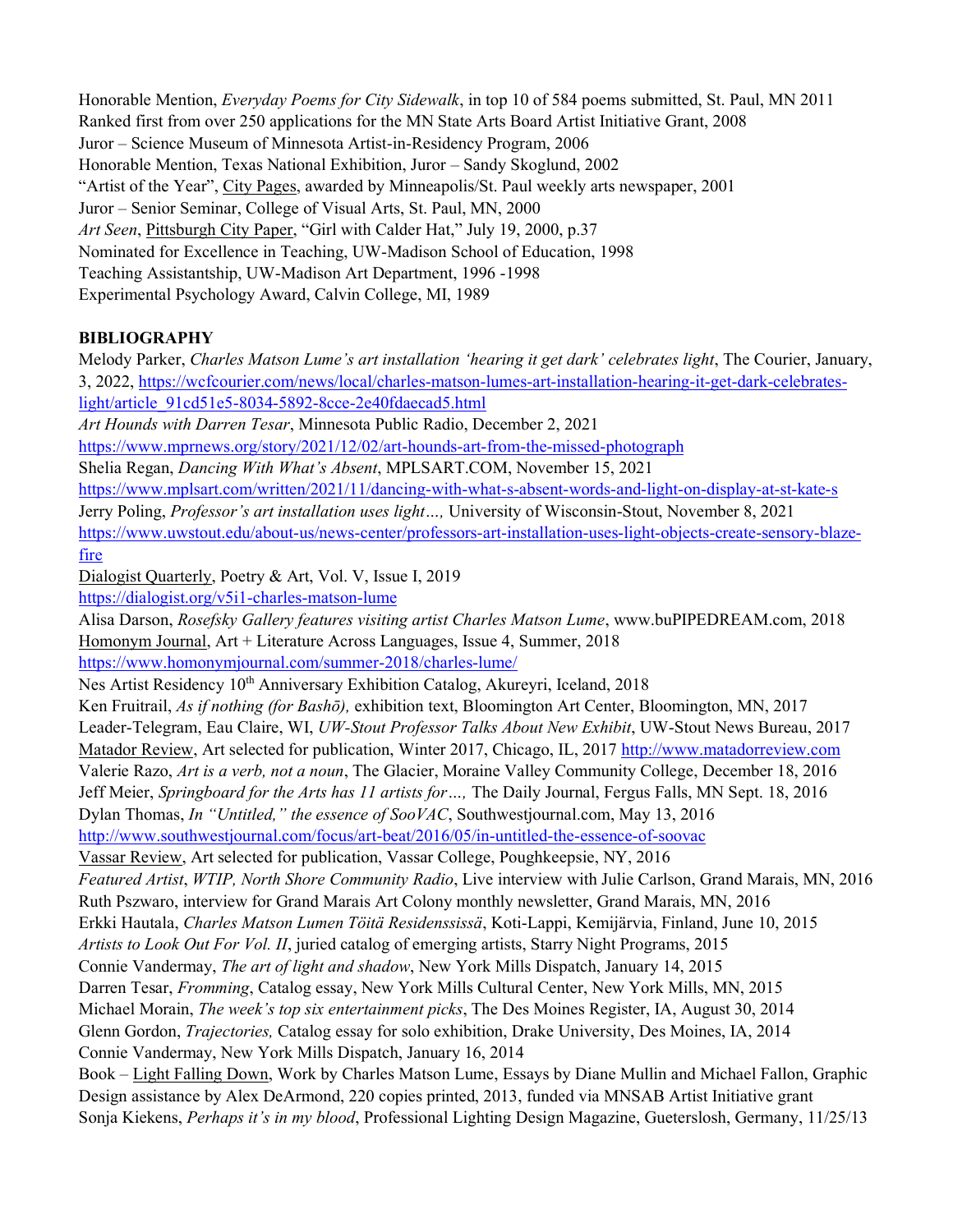Dustin Hahn, *UW-Stout Professor Short-Listed for Artprize*, VolumeOne.Org, October 24, 2013 Nathaniel Smith, *Charles Matson Lume's Ethereal Light Works,* BeautifulDecay.Com, September 26, 2013 <http://beautifuldecay.com/2013/09/26/charles-matson-lumes-ethereal-light-works/>

Hrag Vartanian, ArtPrize Jurors Announce 2013 Short Lists, Hyperallergic.com, September 23, 2013 Joseph Becherer, *ArtPrize 2013 Exhibition Center review: Kendal College stages bold exhibit of 9 installations,* mlive.com, Sept. 16, 2013

Patrick Gantert & Jennie Enkstrom, *Neal Marlens & Carol Black: The Wonder Years*, Exhibition Essay, Sadie Halie Projects, Brooklyn, NY, July, 2012

Kat Murrell, *Susceptible to Images: Gallery Night Video Preview*, ThirdCoastDigest.com, July 27, 2012 Peggy Sue, *Charles Matson Lume Invokes poet, Gustaf Sobin*, ExpressMilwaukee.com, July 13, 2012 John Cotter, *Do what the clouds do…,* Cover Artist and interview for September, 2011, Openlettersmonthly.com Bill Kelley, *do what the clouds do*, featured on The Line, Twin Cities on-line magazine, February 2, 2011 Marianne Combs, *MN poetry: Anne Piper's "Not like fire",* Minnesota Public Radio, State of the Arts, 1/31/2011 Tiffiny Barber, *New Genre XVIII: Breaking the Mold*, Oklahoma Visual Art Coalition, Jan/Feb, 2011 Marianne Combs, *Do what the clouds do,* Minnesota Public Radio, State of the Arts, January 28, 2011 Andrea Neustein, *Smoke+Mirrors/Shadows+Fog*, Art Notes: International Art Magazine, n°32, p. 60, 2010 Anastasia Ellis, *Art: light and landscape*, The Independent Collegian, September 9, 2010 Nathan Elias, *CVA Explores Boundries of Visual Territories*, Toledo.com, September 1, 2010 Ryan Vetter, *Your Morning Show (Live),* Channel 11 – WTOL, CBS, Toledo, OH, August 31, 2010 Angela Riddel, *… focus on light, landscape…,* UT News, August 23, 2010 John Dorsey, *Light and Landscape*, Toledo Free Press, Toledo, OH, August 17, 2010 Tracy L. Adler, *Smoke+Mirrors/Shadows+Fog*, Catalog essay for Smoke+Mirrors/Shadows+Fog exhibition, 2010 Mara Hoberman, *The Illusionism in Art/The Art of Illusionsim*, Catalog essay for Smoke+Mirrors/Shadows+Fog exhibition, 2010 Jennifer Grant, *Artist Profile*, Wheaton College Alumni Magazine, Autumn, 2009 Dr. Bob Leonard, *Radio interview on art exhibition*, KRLS 92.1 FM, Knoxville, IA, August 25, 2009 Clint Brown, *Artist … exhibit at Central College… .,* The Chronicle, Pella, IA, August 20, 2009, p. 2 Gustav Borgersen (translated by Brigit Lundheim), exhibition essay, Trondheim, Norway, May, 2009

Rachel Hutton, *Secret Supper Society*, City Pages, March 11, 2009, p. 23 – 24

Molly Squires, *ilLUMEination*, The New Paltz Nugget, November 25, 2008, p. 6

Dick Gordon, *A Light Love Story*, The Story, National Public Radio, April 14, 2008

Ann Klefstad, *Seeing the 3-D Biennial at the MMAA*, MNARTISTS.ORG, December 10, 2007

Michael Fallon, *SAD: Illuminating a Northern View of Darkness,* ART PAPERS, Nov/Dec, 2007, p. 70 - 71

Eimear McKieth, *Follow the light*, CIRCA: 121, Contemporary Visual Culture in Ireland, Autumn, 2007, p. 74-76

Callie Clark-Wiren, *Shaking Loose the Darkness of Winter,* MNARTISTS.ORG, July 9, 2007

Mary Abbe, *Lighten Up*, Star-Tribune, June 8, 2007, p. F10

Aidan Dunne, *Devilish discord*, Irish Times, May 2, 2007, p. 18

Mary Anne Kenny, *Nip and tuck*, Totally Dublin, April, 2007, p. 64

Lightsey Darst, *Power! Immortality! Loss!: Dance Film at Rogue Buddha*, MNARTISTS.ORG, February 13, 2007 RatsaladDeluxe.com, on-line journal, Issue #10, February, 2007

Lightsey Darst, *Sweet Tangles: Charles Matson Lume at the Science Museum,* MNARTISTS.ORG, Nov. 28, 2005 Justin Kemp, An *Installation of Light*, Racquet: The University of Wisconsin-La Crosse, October 25, 2005, p. 1 Diane Hellenman, *Don't miss talks, exhibits, artist at work,* The Courier-Journal, Louisville, KY, 9/4/05, p. I - 2

Molly Priesmeyer, *"Interact/React" topples conventions at the MMAA*, City Pages, May 4, 2005, p. 44

Glen Gordon, *Reach Out and Touch Something*, MNARTISTS.ORG, May 1, 2005

Mary Abbe, *Gizmo heaven*, Star-Tribune, April 29, 2005, p. E20

Gail Philbin, *Art evokes peace of sky and sea*, The Grand Rapids Press, Jan. 16, 2005

Tulane Review, Spring 2004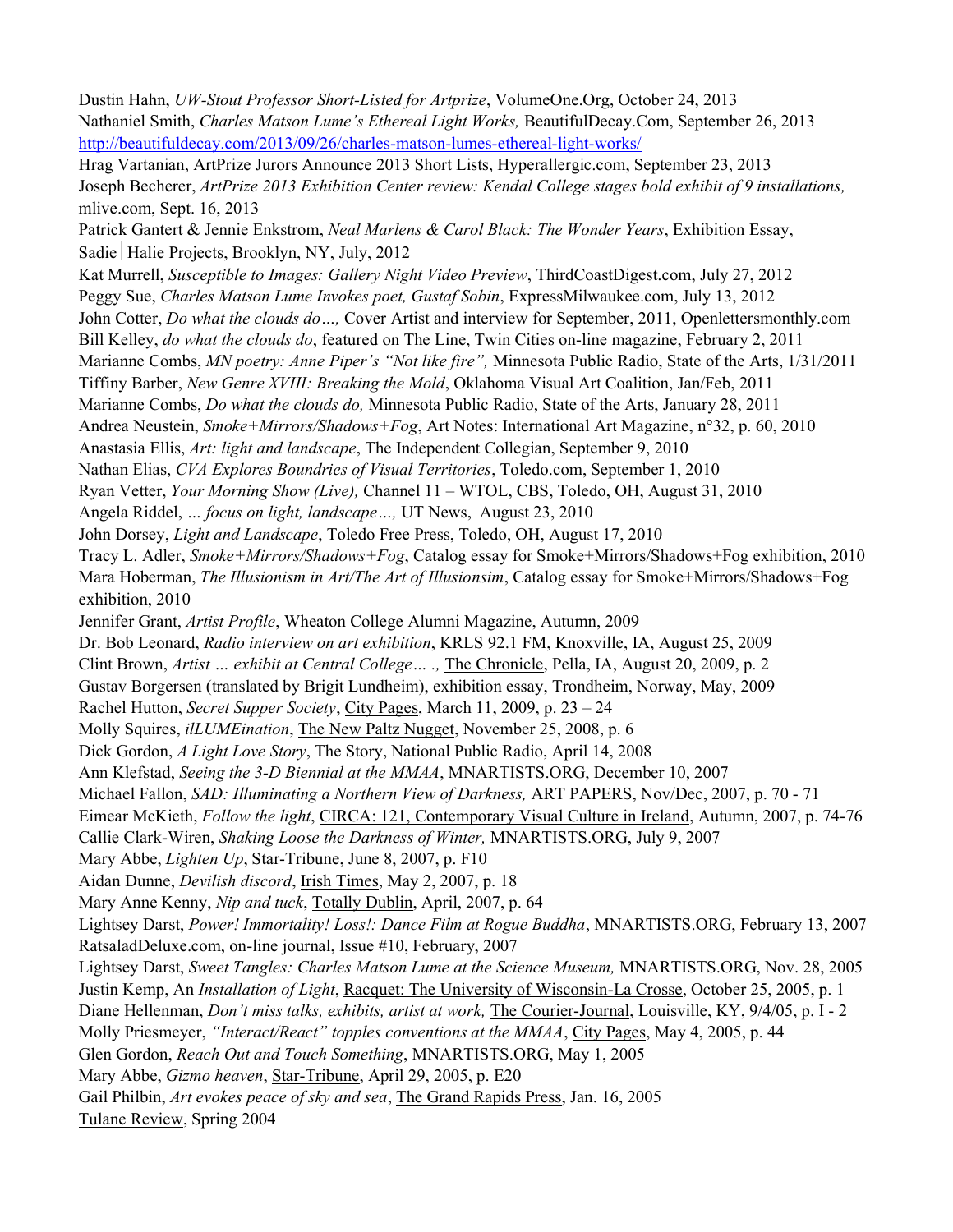Mary Abbe, *Hipper Flipper*, Star-Tribune, Nov. 7, 2003 Water-Stone — Hamline University Literary Review, Fall 2003 Diane Mullin, MCAD/Jerome Foundation Fellowship Exhibition catalog, October 17, 2003 Mary Abbe, *Artist lights up the night at Bethel College*, Star-Tribune, Jan. 23, 2003 Mary Abbe, *3-D*, Star-Tribune, June 21, 2002 Thomas O'Sullivan, *MMAA show a Minnesota sculptor's dream*, St. Paul Pioneer Press, June 21, 2002 Sherri Alexander, *Miami Art Exhibit Re-engages Viewers' Senses*, Hamilton Journal, Hamilton, OH, Feb. 15, 2002 Michael Fallon, *Room With a View*, City Pages, May 30, 2001, p. 46 Mary Abbe, *In & Out*, Star-Tribune, May 11, 2001, p. 10 -11 Robert Lawrence, *ONE*, Art Inside/Outside Space XIV catalog, May 3, 2001 Eamonn Fitzmaurice, *Art Inside/Outside Space XIV @ Intermedia Arts*, Pulse of the Twin Cities, May 2, 2001, p.15 Michael Fallon**,** *Prefablandscapelite***,** City Pages, February 21, 2001, p. 43 Mary Thomas, *Contemporary Art Show Features Local Talent*, Pittsburgh Post-Gazette, Oct. 14, 2000 Sharmila Venkatasubban, *Defined by Struggle*, IN PGH, October 4, 2000, p. 24 Dorothy Shinn, *An Intriguing Mix from Pittsburgh Artists*, Akron Beacon Journal, Oct. 1, 2000, p. F7 Graham Shearing, *New and Continuing Obsessions & Concentrations*, Pittsburgh Tribune-Review, 9/24/00, p. G1

## **CURATED IMAGE REGISTRIES**

White Columns, Curated Artist Registry, New York, NY, 2011 – Present [http://registry.whitecolumns.org/view\\_artist.php?artist=11863](http://registry.whitecolumns.org/view_artist.php?artist=11863) ISE Cultural Foundation, Curated Artist Registry, New York, NY, 2016 – 2018 The Drawing Center, Curated into the Viewing Program three times, New York, NY, 2001 – 2014

## **LECTURES**

*Artist Talk,* Hearst Center for the Arts, Cedar Rapids, IA, 2022 *Artist Talk*, with Joyce Sutphen & Galilee Peaches, St. Catherine University, St. Paul, MN, 2021 *Visiting Artist Talk,* Red Wing Art Center, Red Wing, MN, 2019 *Visiting Artist Talk,* SUNY-Binghamton, Binghamton, NY, 2018 *Visiting Artist & MFA Critique*, Minneapolis College of Art & Design, Minneapolis, MN, 2016, 2018 *Visiting Artist Talk,* Bethel University, St. Paul, MN, 2018 *Artist led Gallery Tour,* for OLLI (University of Minnesota), Bloomington Art Center, MN 2017 *Artist talk,* Bloomington Art Center, Bloomington, MN, 2017 *Artist Talk,* University of Wisconsin-Stout, Menomonie, WI, 2017 *Artist Talk,* North Park University, Chicago, IL, 2016 *Artist Talk,* Moraine Valley Community College, Palos Hill, IL, 2016 *Artist Residency Panel Discussion,* panel member, Spring Board for the Arts, St. Paul, MN 2016 *Featured Artist*, *WTIP, North Shore Community Radio*, Live interview with Julie Carlson, Grand Marais, MN, 2016 *Artist Residency Talk, "*Wayfaring and curiosity", Grand Marais Art Colony, Grand Marais, MN 2016 *Visiting Artist Talk,* Prescott College, Prescott, AZ, 2015 *Artist Lecture, The Aesthetics of Perception & Light,* Grand Marais Art Colony, Grand Marais, MN 2015 *Artist Talk and student critiques,* Drake University, Des Moines, IA 2014 *Artist Talk and Workshop,* Augsburg College, Minneapolis, MN, 3013 *Artist Talk,* Walker's Point Center for the Arts, Milwaukee, WI, 2012 *Artist Panel Discussion,* McLaurin Institute, University of Minnesota, Minneapolis, MN, 2011 *Artist Talk,* Living Arts, Tulsa, OK, 2011 *Artist talk with curator, Diane Mullin,* College of Visual Arts, St. Paul, MN, 2011 *Visiting Artist Lectures,* University of Toledo, 2010 *Visiting Artist Lectures,* Wheaton College, Wheaton, IL, 2009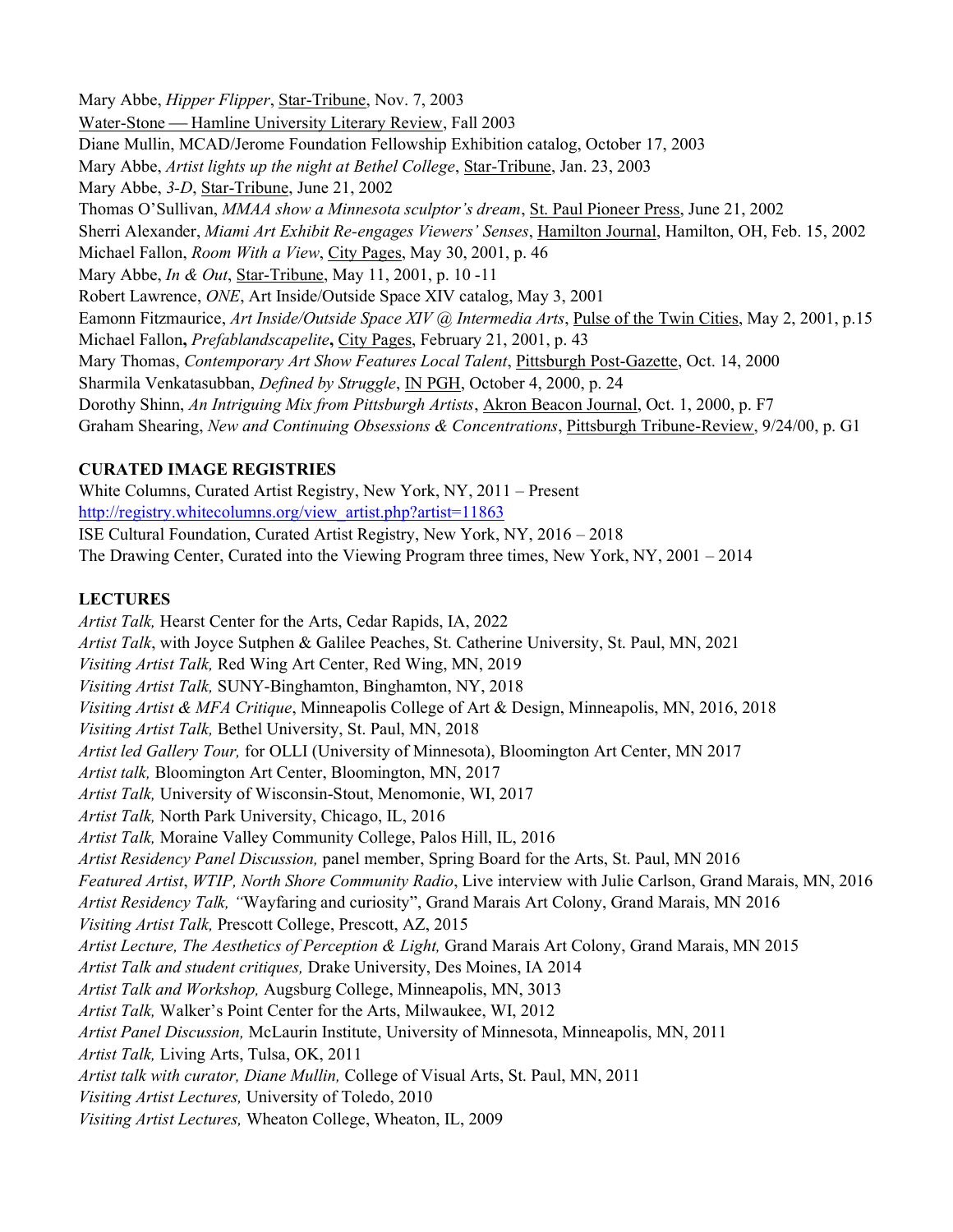*Visiting Artist Lectures,* Central College, Pella, IA, 2009 *Guest Critic,* University of Minnesota, MN, 2009 *Visiting Artist Lecture,* SUNY - New Paltz, NY, 2008 *Artist Talk,* University of Rochester, Rochester, NY, 2008 *Visiting Artist Lecture,* Washington & Jefferson College, Washington, PA, 2007 *Artist Talk,* Weisman Art Museum, Minneapolis, MN, 2007 *Artist Talk,* Spencertown Academy, in conjunction with the Millay Colony for the Arts, Spencertown, NY, 2007 *Visiting Artist Lecture,* Easter Oregon University, LaGrande, OR, 2006 *Art & Culture*, Guest Lecturer, University of Minnesota, Minneapolis, 2005 *Artist Gallery Talk*, University of Wisconsin-La Crosse, 2005 *Artist Talk,* Speed Museum, Louisville, KY, 2005 *Artists Panel Discussion: "Drawing in Space",* in conjunction with *Proliferate*, an exhibition at the Foster Gallery, University of Wisconsin-Eau Claire, 2004 *Juror/Artist Lecture*, 47<sup>th</sup> Annual Juried Student Art Exhibition, Univ. of Wisconsin-Eau Claire, 2004 *Artists Panel Discussion*, hosted by Michael Fallon, 02-03 MCAD/Jerome Fellowship, MCAD, MN 2003 *Artists' Work Programme Panel Discussion*, Irish Museum of Modern Art, Dublin, Ireland, 2003 *Body as Epistemology*, Artist Lecture, Carleton College, Northfield, MN, 2003 *Why and intersection? Why for Wayne Roosa?* Artist Lecture, Bethel College, St. Paul, MN, 2003 *Artists' Slide Lecture*, Minnesota Biennial: 3-D, Minnesota Museum of American Art, St. Paul, MN, 2002 *Failure: Our Fate*, Slide lecture to Senior Seminar, Bethel College, St. Paul, MN, 2002 Artists Talk - *Perspectives on Installation Art*, moderated by Hamza Walker from The Renaissance Society, University of Chicago, Intermedia Arts, Minneapolis, MN, 2001 Artist lecture for *Disparate Sensibilities* exhibition, UW-Stout, WI, 2001 *Artists Talk*, Pittsburgh Biennial, Pittsburgh Center for the Arts, Pittsburgh, PA, 2000 *Mirages & Meridians,* University of Pittsburgh Art Department Lecture Series, 1999

# **COLLECTIONS**

Private collections: Paris, France; Amsterdam, the Netherlands; Zurich, Switzerland; New York, NY; Boston, MA; Washington D.C.; Key Colony Beach, FL; Pittsburgh, PA; Columbus, OH; Detroit, MI; Ann Arbor, MI; Nashville, TN; Chicago, IL; Oak Park, IL; Wheaton College, Wheaton IL; Madison, WI; St. Louis, MO; St. Paul, MN; Denver, CO; Dallas, TX; Albuquerque, NM; Los Angeles and San Francisco, CA; Seattle, WA; Vancouver, Canada

## **PROFESSIONAL WORK EXPERIENCE**

Professor of Art, University of Wisconsin-Stout, School of Art & Design, Department of Art & Art History, August, 2001 – Present

- Interim Associate Dean & Director, 2021 to 2022
- Chair of Department of Art & Art History, 2019 to 2021
- classes taught: Painting I, II, III; Drawing I, II, III; Aesthetics; and Senior Seminar Studio

MFA Graduate Student Mentor, Minneapolis College of Art & Design, 2008, 2017

Adjunct Faculty, Bethel University, St. Paul, MN, Creativity in the Fine Arts, Jan. Interim term, 2001

Adjunct Faculty, University of Pittsburgh, PA, Foundation Drawing & Painting, 1999 - 2000

Adjunct Faculty, Carnegie Mellon University, Pittsburgh, PA, Concept Media II, 1999

Teaching Assistant, University of Wisconsin-Madison, Drawing 112 & 212, 1996 - 1998

Studio Associate, Wheaton College, 1992 - 1996

Painting Assistant, Lacoste School of the Arts, Lacoste, France, 1991

**EDUCATION**